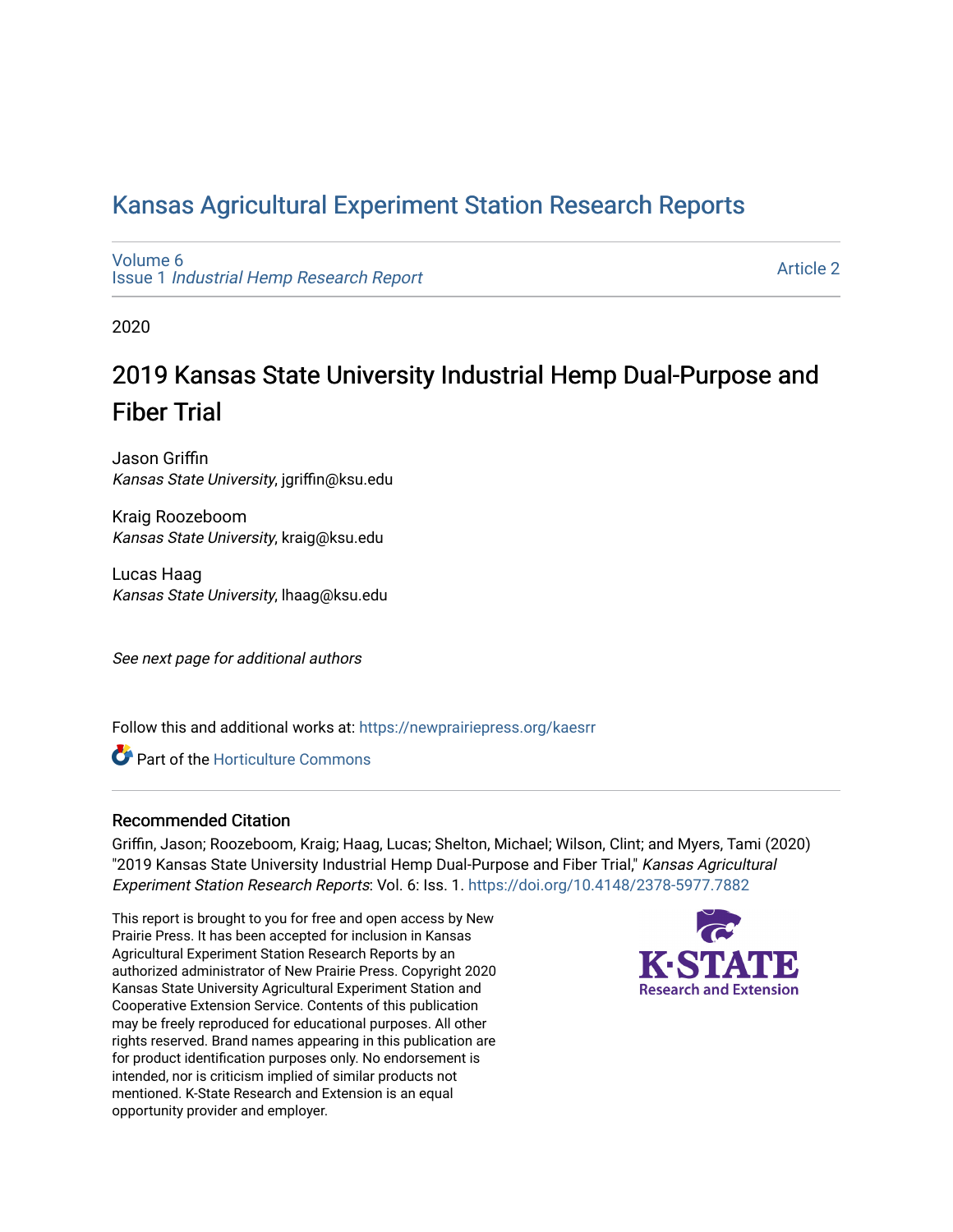## 2019 Kansas State University Industrial Hemp Dual-Purpose and Fiber Trial

### **Abstract**

Hemp is a broad term used to describe the many varieties of *Cannabis sativa* L. that produce less than 0.3% tetrahydrocannabinol (THC). The crop is globally significant, but only recently allowed to be grown again in the United States. Varieties that have numerous industrial uses have been selected for improved fiber and grain production. However, there is no information available regarding adaptability or production of these varieties in Kansas.

In 2019, Kansans were allowed to apply for research licenses to grow industrial hemp. It was assumed the crop would grow well throughout Kansas since there are wild remnant populations of C. sativa flourishing at numerous locations across the state. However, controlled variety trials are necessary to determine which varieties are best adapted to the state. Currently, farmers must rely on information generated from other states with vastly different growing conditions than Kansas. Variety selection is vital in hemp production considering latitude (day length) and length of growing season influence planting time, number of days to harvest, and ultimately yield.

The objective of this study was to evaluate commercially available varieties of industrial hemp in south central Kansas.

### Keywords

Cannabis sativa, alternative crops, grain, seed oil

### Creative Commons License



This work is licensed under a [Creative Commons Attribution 4.0 License](https://creativecommons.org/licenses/by/4.0/).

### Cover Page Footnote

With support from Kansas State University Research and Extension and the USDA National Institute of Food and Agriculture, Hatch-Multistate project 1019339: Industrial Hemp Production, Processing and Marketing in the U.S. The authors appreciate the Colorado Hemp Genetics and Schiavi Seed for generous donation of seed, and the Kansas Department of Agriculture for collaborative support throughout the project.

### Authors

Jason Griffin, Kraig Roozeboom, Lucas Haag, Michael Shelton, Clint Wilson, and Tami Myers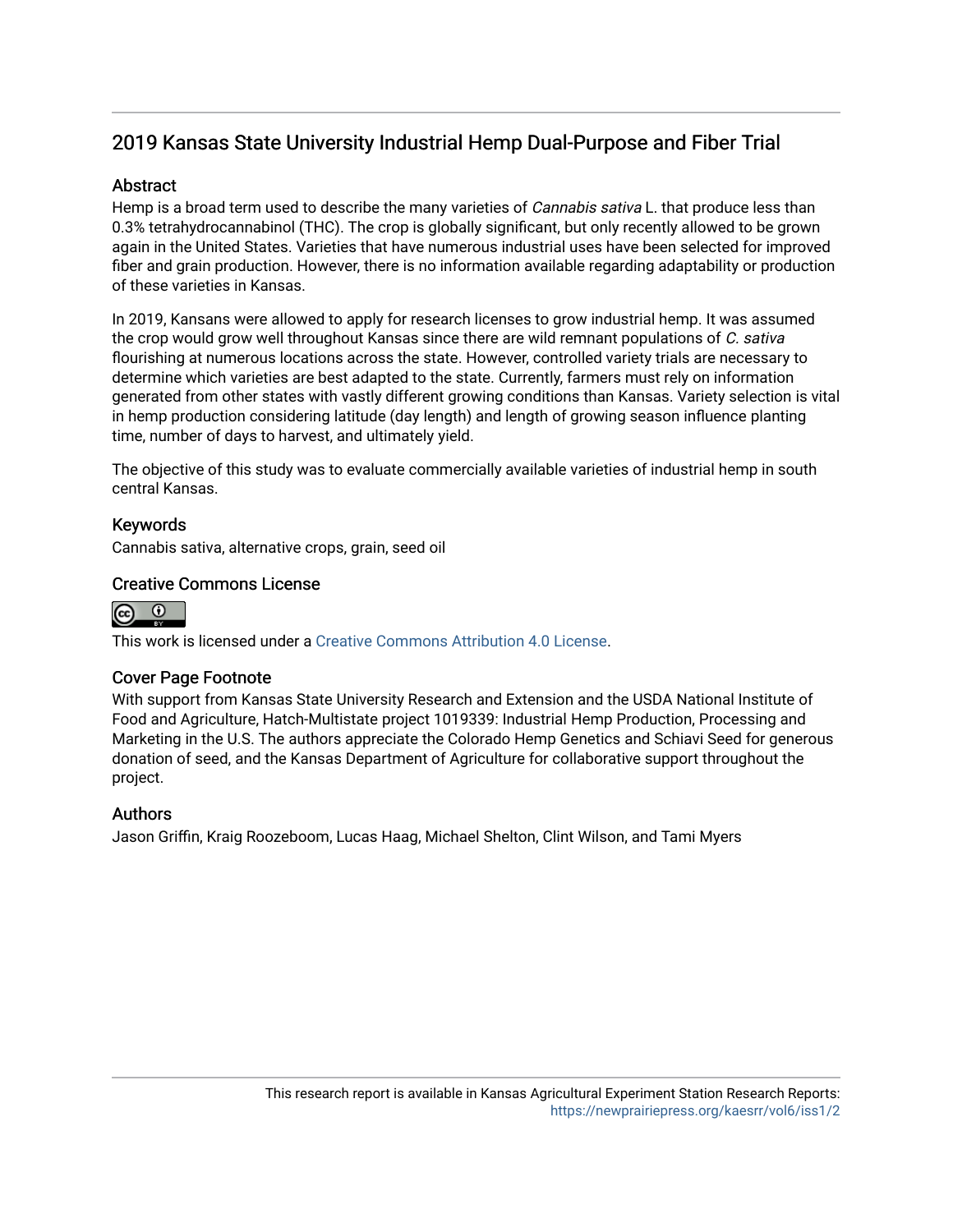

# Industrial Hemp Research 2019

## 2019 Kansas State University Industrial Hemp Dual-Purpose and Fiber Trial

*Jason Griffin,1 Kraig Roozeboom,2 Lucas Haag,2 Michael Shelton, Clint Wilson, and Tami Myers*

## Introduction

Hemp is a broad term used to describe the many varieties of *Cannabis sativa* L. that produce less than 0.3% tetrahydrocannabinol (THC). The crop is globally significant, but only recently allowed to be grown again in the United States. Varieties that have numerous industrial uses have been selected for improved fiber and grain production. However, there is no information available regarding adaptability or production of these varieties in Kansas.

In 2019, Kansans were allowed to apply for research licenses to grow industrial hemp. It was assumed the crop would grow well throughout Kansas since there are wild remnant populations of *C. sativa* flourishing at numerous locations across the state. However, controlled variety trials are necessary to determine which varieties are best adapted to the state. Currently, farmers must rely on information generated from other states with vastly different growing conditions than Kansas. Variety selection is vital in hemp production considering latitude (day length) and length of growing season influence planting time, number of days to harvest, and ultimately yield.

The objective of this study was to evaluate commercially available varieties of industrial hemp in south central Kansas.

## **Methods**

Research plots were prepared at the Kansas State University John C. Pair Horticultural Center near Wichita, Kansas. The location is a flat sandy loam soil (Canadian-Waldeck fine sandy loam) averaging 32 in. of precipitation annually. The experimental plot had been buffalograss for the previous 12 years. In fall 2018, buffalograss was terminated with glyphosate in preparation for spring 2019 hemp planting. Prior to planting in spring 2019, the plot was cultivated to incorporate remaining surface organic matter. On June 12, 2019, 100 lbs/a of nitrogen (46-0-0) was broadcast then incorporated with a spring-tooth harrow. On June 13, 2019, 14 varieties of dual-purpose industrial hemp (Table 1) were seeded at a rate of 30 lbs of live seed/a (Fig 1). On the same day

<sup>1</sup> John C. Pair Horticultural Center, Kansas State University College of Agriculture, Department of Horticulture and Natural Resources, Haysville, KS.

<sup>2</sup> Kansas State University College of Agriculture, Department of Agronomy.

Kansas State University Agricultural Experiment Station and Cooperative Extension Service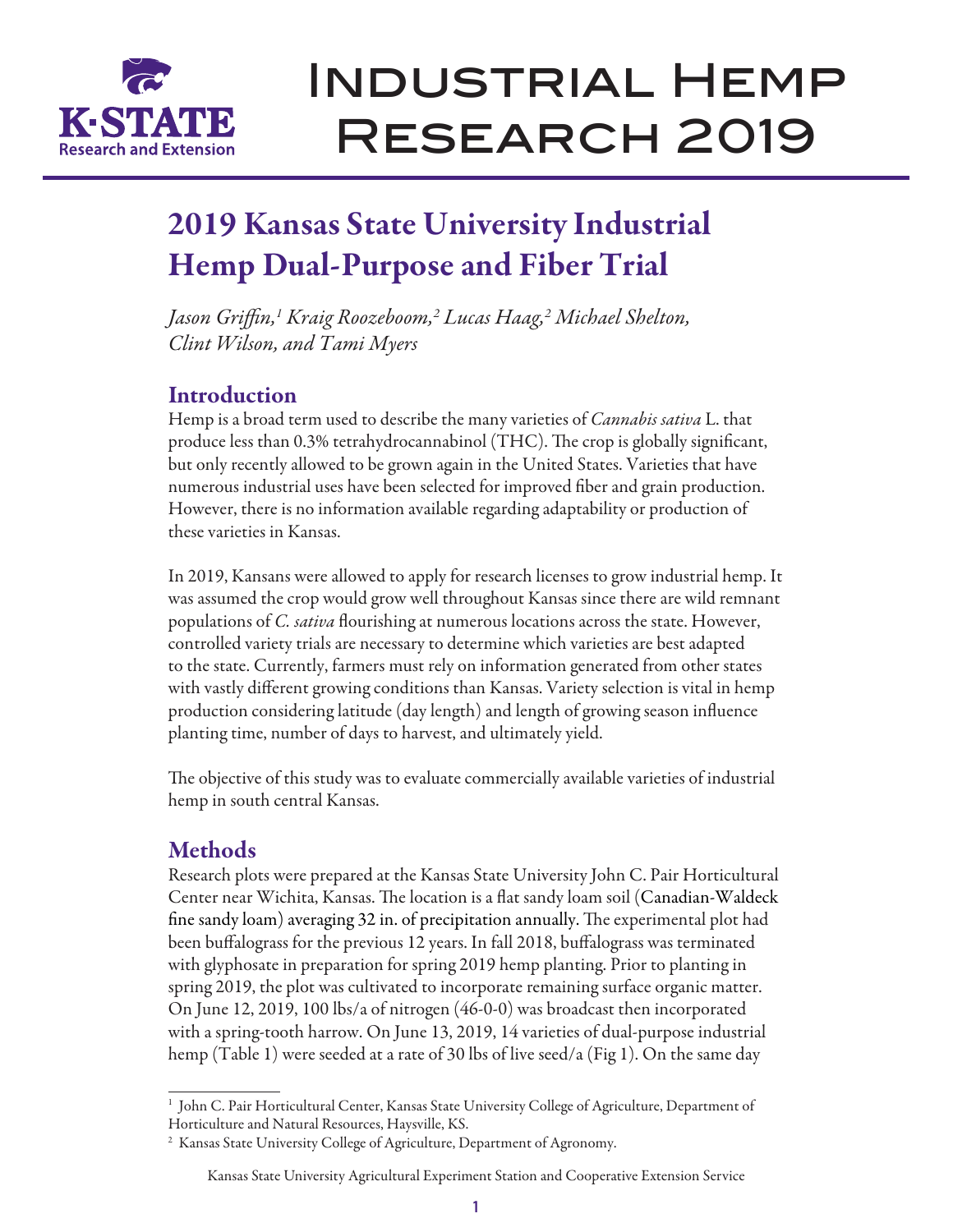### Industrial Hemp Research 2019

three varieties of fiber hemp were seeded at a rate of 60 lbs of live seed/a (Table 2). Experimental plots were 4.5 ft  $\times$  22 ft and seeded to a depth of approximately 1.0 in. with a Hege 1000 drill outfitted with a Zero-Max gear box on 9-in. row spacing. On June 15, 2019 the plot received 2.5 in. of heavy precipitation causing water to stand in portions of the plot and the soil surface to crust. No germination was observed from this planting.

On June 26, 2019, the experimental plot was cultivated with a drag harrow to break the crust and an additional 50 lbs/a nitrogen (46-0-0) was broadcast and incorporated. The plot was re-seeded with the same varieties, at the same rates, and in the same plots as the previous planting. At this planting, seed depth was adjusted to 0.5 in. Additionally, because of limited seed supply, the variety 'Hliana' was not included in this second planting. On June 29, 2019, the experimental plot received 1.75 in. of precipitation causing some ponding of water, however, germination was considered acceptable to continue the evaluation. Overhead irrigation was applied as needed throughout the summer to prevent drought stress.

From September 4–12, 2019, two 1.0-m<sup>2</sup> sub-plots were chosen randomly for harvest in each experimental plot. For grain yield, the terminal female inflorescence (Fig 2) and primary lateral female inflorescence were removed from the plant and placed in paper bags and weighed (fresh weight). Bags were then air dried for 7 days at 75°F and 45% relative humidity. Once dried, grain was manually threshed, then separated from the chaff by winnowing. Plants within each sub-plot were cut at the soil surface for data collection. Data collected included: plant count per sub-plot, plant height (measured from the soil surface to the point where the female inflorescence was removed from the plant), stem caliper (measured at the soil line), stem fresh weight, and stem dry weight. Dry weight was obtained after drying samples in a forced air drying oven at 160°F for four days.

Fiber varieties were harvested after the grain harvest was complete. Similarly, two  $1-m^2$ sub-plots were chosen randomly for harvest in each fiber experimental plot. Plants within each sub-plot were cut at the soil surface for data collection. Data collected included: plant count per sub-plot, plant height (measured from the soil surface to the end of the terminal inflorescence), stem caliper, whole plant fresh weight, and whole plant dry weight.

The experimental design for the dual-purpose varieties was a randomized complete block design with 13 varieties. Two subsamples per plot were harvested and the experiment was replicated four times. Data were subjected to ANOVA and means separated by Fisher's protected LSD. An identical experimental design and analysis was employed for the three fiber varieties.

To assess industrial hemp's impact on soil water content we measured the soil profile water content change over the growing season in unirrigated plots of three varieties (Canda, Joey, and Tygra). We also measured the soil profile water content change in unirrigated vs. irrigated plots of one fiber variety (SS Beta).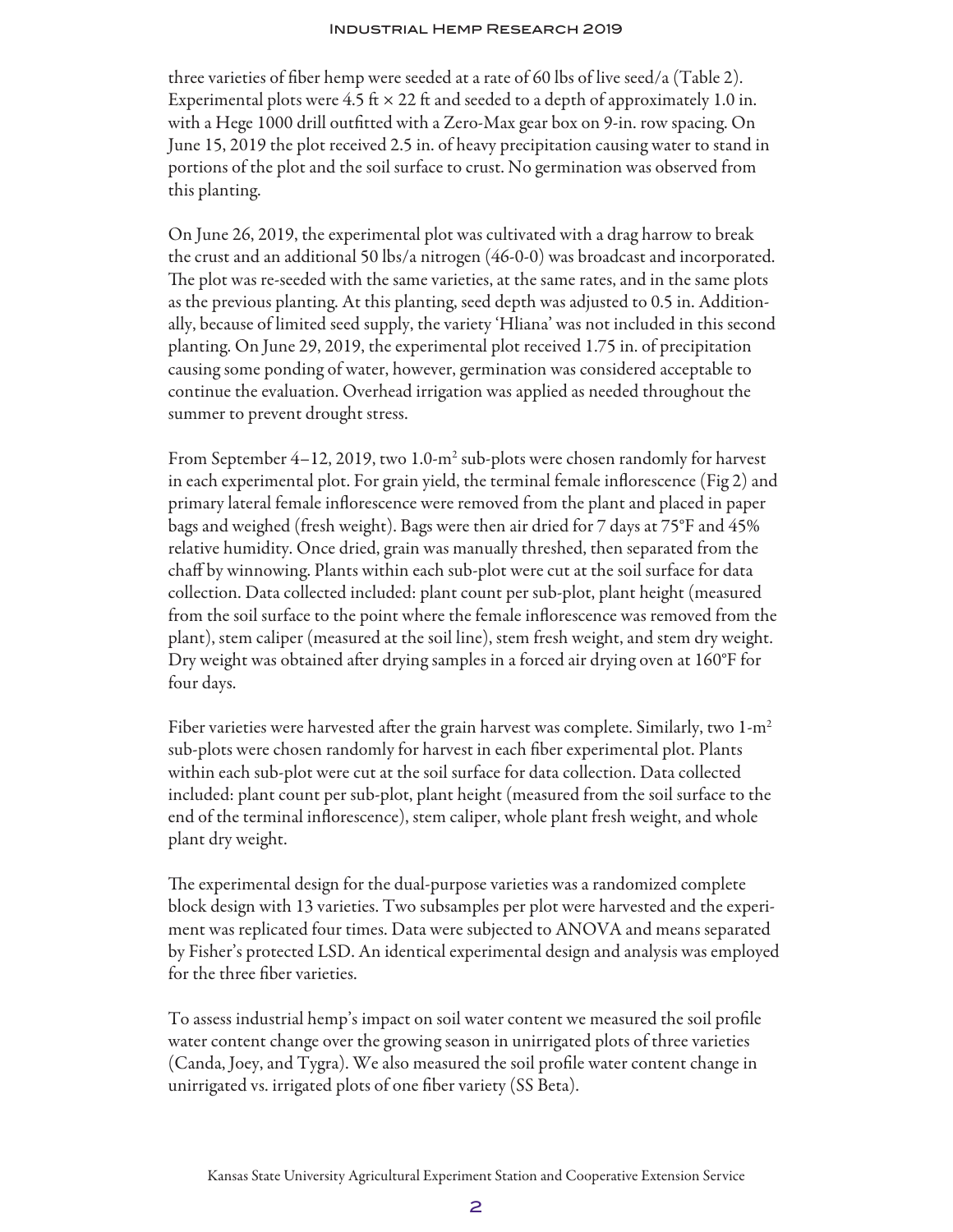Soil cores were extracted to a depth of 5 ft from areas with a uniform hemp stand in each plot at early vegetative growth (July 23) and soon after biomass sampling (September 20). Gravimetric soil water content  $(0 g)$  was calculated for each foot increment in depth at each date as follows:

$$
0 g = \frac{mass of water}{mass of dry soil}
$$

Change in soil water  $(\Delta 0 g)$  was calculated as the difference between the soil water content after harvest and the soil water content at early vegetative stage:

$$
\triangle O g = O g, \text{ harvest} - O g, \text{ vegetative}
$$

Values for  $\Delta 0$  g were subjected to analysis of variance and mean separation at  $\alpha = 0.05$ . In addition to the previously mentioned data, the terminal 20 cm of five plants selected at random were collected from each variety of three replications. The plant material was analyzed for THC and cannabidiol (CBD) content at the Kansas State University Olathe Post-Harvest Physiology Laboratory using accepted laboratory techniques for such analysis.

### Results and Discussion

The growing season of 2019 can be summarized as cooler and wetter than normal (Fig 6). The first planting of dual-purpose industrial hemp failed to emerge due to a heavy rainfall shortly after planting. This caused water to pond on the plot and the soil to crust. Germination was near 0% across all plots. The second planting was successful and data were collected at the end of the growing season. Although a rainfall occurred 2 days after planting, it did not prohibit germination and seedling emergence of most varieties. Unfortunately, germination and establishment of varieties Canda, Futura 75, Joey, and Katani were determined to be unsatisfactory to collect reliable data. Additionally, due to limited seed supply, there was insufficient seed to replant Hliana. Therefore, growth and yield data were only collected on the varieties listed in Table 3. However, samples of all varieties were collected for THC and CBD analysis and are presented in Table 5.

Growth and yield were highly influenced by variety in this experiment (Table 3). Fedora 17, Felina 32, and USO 31 had good seedling emergence and early stand development with greater than 100,000 plants per acre. The remaining varieties were all less than 75,000 plants per acre. Helena was the tallest and produced the greatest stem dry weight, overall yield, and individual plant yield, although it had one of the lowest established stands. Felina 32 had one of the highest stand establishment rates and was one of the highest yielding varieties. CFX1 and CRS1 both initiated flowering at approximately 18 in. tall. This is likely due to the late planting date. These varieties are adapted to the long summer days of northern latitudes. It is likely that an April or May planting date would yield much taller plants that are more suitable to a dual-purpose cropping system. However, overall yield of CRS1 was comparable to several of the taller varieties.

In general, fiber varieties were more vigorous (growing faster and ultimately taller) than the dual-purpose varieties (Table 4). SS Beta had the greatest number of plants per

Kansas State University Agricultural Experiment Station and Cooperative Extension Service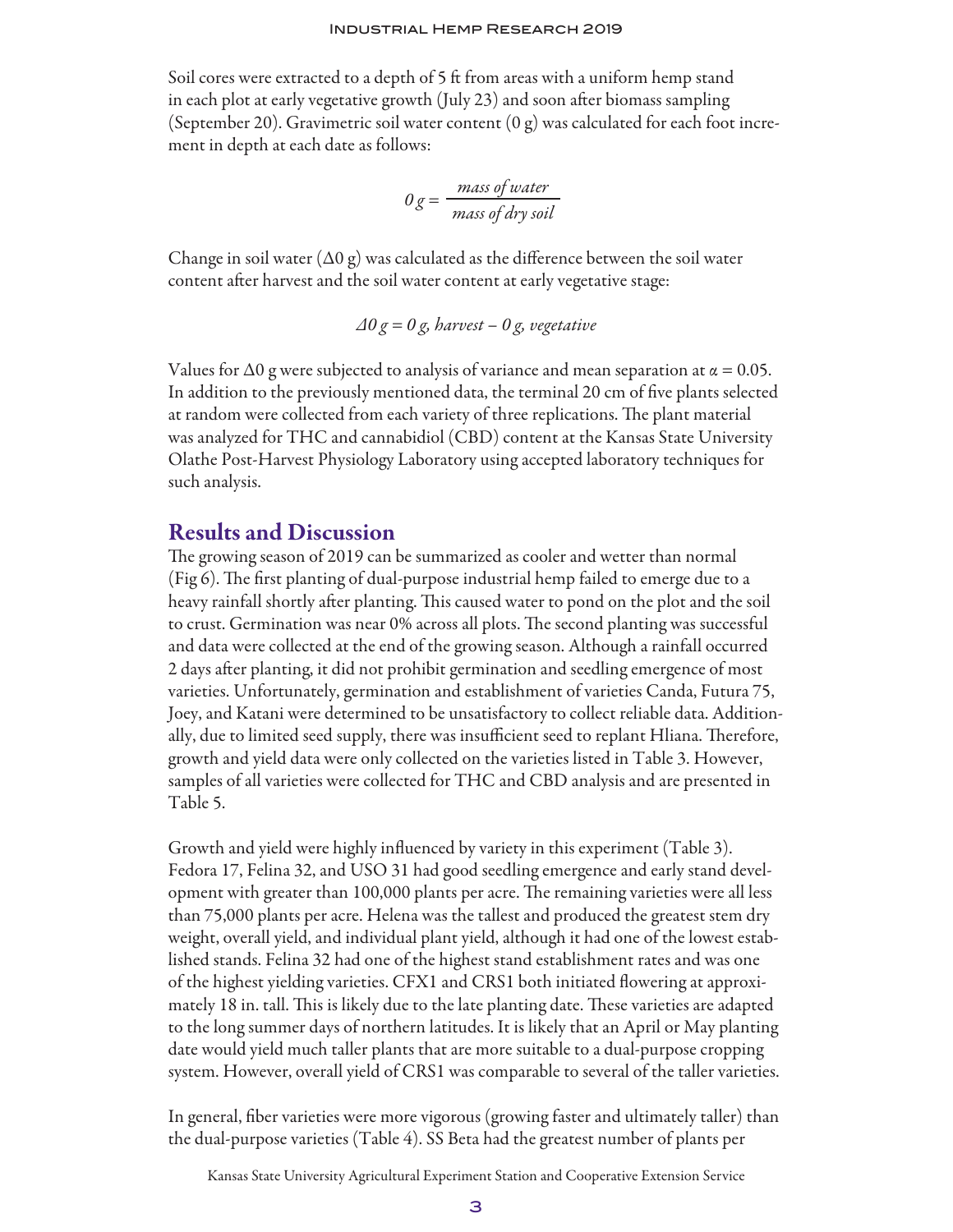#### Industrial Hemp Research 2019

plot and also surpassed 2 tons of dry matter per acre. There was no difference in height among the varieties at harvest, however, Fibranova had a greater stem diameter, which may be a result of fewer plants per plot. Eletta Campana had a similar dry weight as SS Beta with a stem diameter between the other two varieties. Stem diameter is an important factor to consider in fiber varieties, because it influences the ratio of bast to hurd fiber.

Soil profile water content data indicated a slight difference among the three unirrigated varieties in the top 1 ft (Fig 4). At depths 2–5 ft there was no difference in soil water content between the varieties. Data from the unirrigated and irrigated fiber plots indicated no difference in soil water content at either depth (Fig 5). These data are not entirely surprising given the amount of precipitation received prior to planting and after planting. During the initial soil core sampling on July 23, free soil water was observed at a depth of 4 ft.

The quantity of CBD and THC in the inflorescence was impacted by variety. None of the varieties in this trial produced enough CBD to be commercially viable (Table 5). Eletta Campana and Fibranova had the highest levels of CBD (1.9%) while the concentration in some varieties was near 0% (Hlesia, Hlukhivs'ki 51, USO 31). Fortunately, none of the varieties produced greater than 0.3% THC, with several producing no or undetectable quantities. Interestingly, the fiber varieties contained more cannabinoids (CBD and THC) than the dual-purpose varieties. At the time female inflorescences were harvested for cannabinoid concentration, dual-purpose varieties were full of mature grain, whereas fiber varieties had less grain population. This may explain the higher cannabinoid concentration in the fiber varieties.

Although data were not collected, significant pests were noted throughout the growing season. There was a heavy presence of spotted cucumber beetle early in the season. Damage was mostly cosmetic and restricted primarily to foliar feeding. Later in the season an extremely heavy infestation of aphids (species undetermined) was observed on leaves and inflorescence. While there was no way to determine potential loss of vigor and yield due to aphids, the overwhelming presence likely had an impact. Accompanying the aphids was an equally heavy presence of ladybugs. As the grain matured, a population of caterpillars were observed feeding in the inflorescence.

This was the first year of industrial hemp research in Kansas and there is a great need for further variety and production based research. This growing season was unusual with frequent precipitation, and lacked extended periods of hot temperatures. Conducting this research under more typical conditions will be necessary so Kansas farmers can make informed decisions when selecting industrial hemp varieties for their farms. In our trials, seed availability and frequent spring rains prevented planting at the ideal (mid-May) time. As a result, our plants failed to achieve the anticipated height and possibly yielded less grain than they would have if they were taller with more branching inflorescences. With no insecticides or herbicides available, the impact of those pests will be difficult to determine. However, there is little doubt that insect pests and weed pressure will continue to be problematic and ultimately impact yield.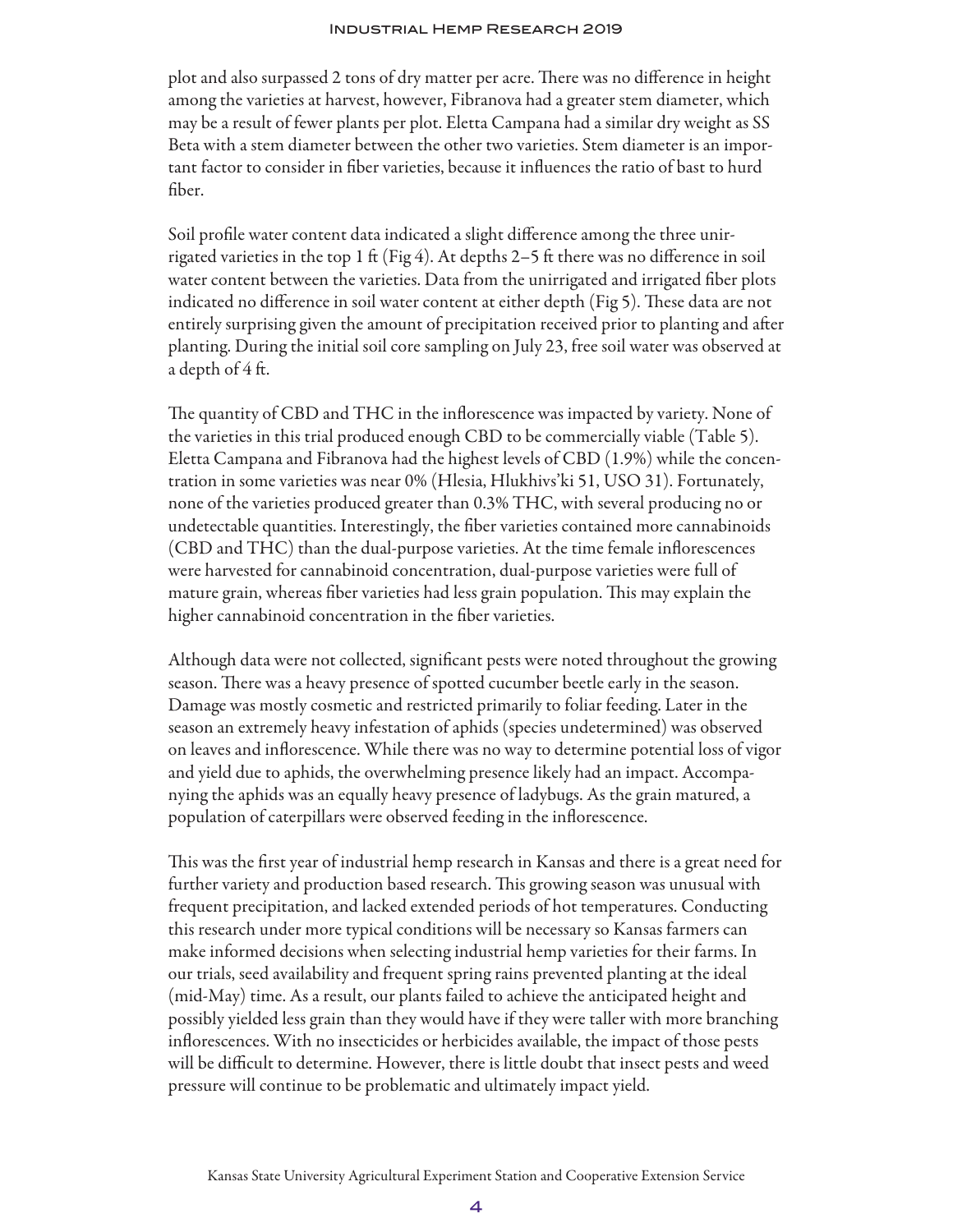### Acknowledgments

With support from Kansas State University Research and Extension and the USDA National Institute of Food and Agriculture, Hatch-Multistate project 1019339: Industrial Hemp Production, Processing and Marketing in the U.S.

The authors appreciate the Colorado Hemp Genetics and Schiavi Seed for generous donation of seed, and the Kansas Department of Agriculture for collaborative support throughout the project.

*Brand names appearing in this publication are for product identification purposes only. No endorsement is intended, nor is criticism implied of similar products not mentioned. Persons using such products assume responsibility for their use in accordance with current label directions of the manufacturer.*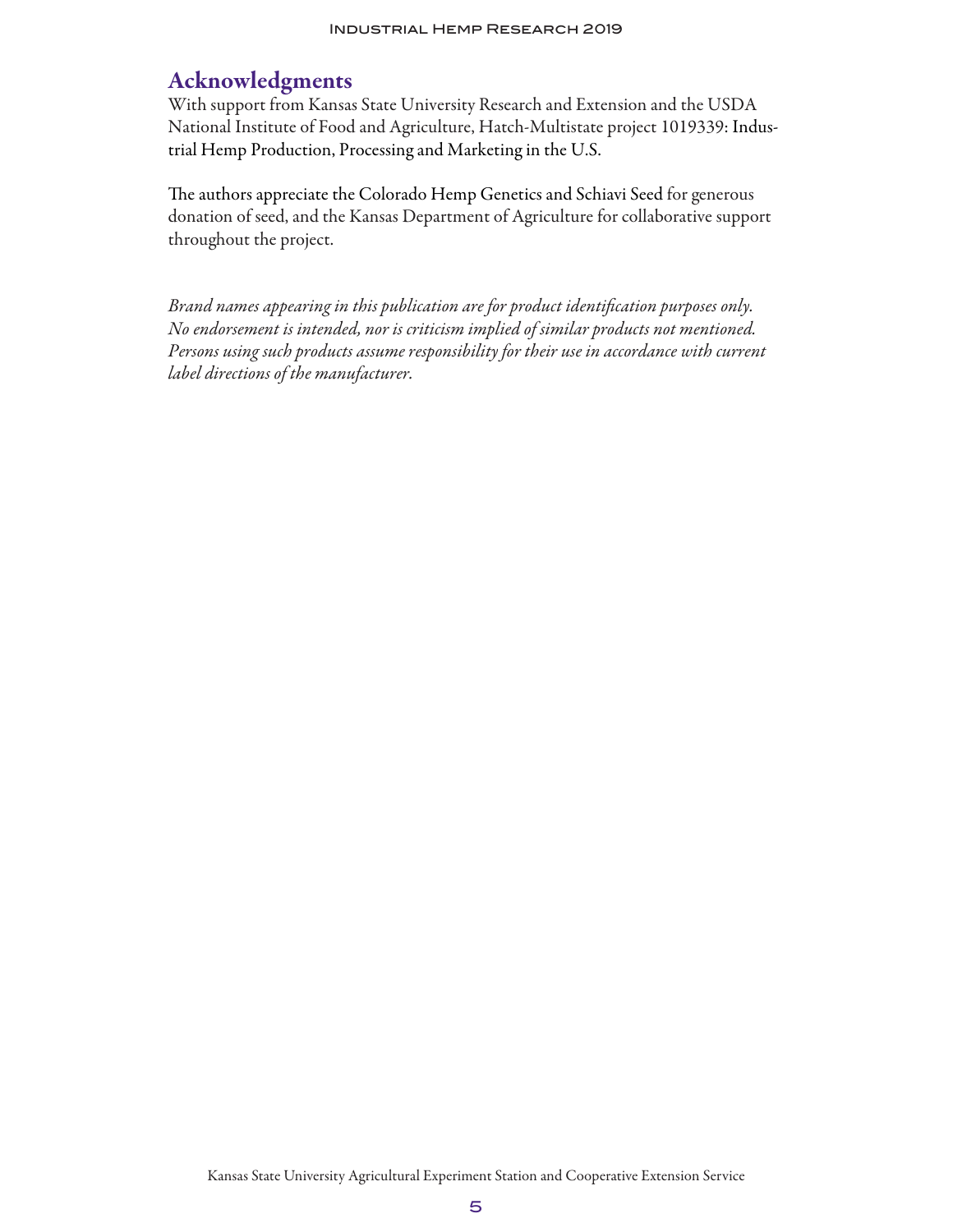| Variety name   | Germination $(\%)^*$ | Source                           |
|----------------|----------------------|----------------------------------|
| Canda          | 87                   | Parkland Industrial Hemp Growers |
| CFX-1          | 95                   | Hemp Genetics International      |
| CRS-1          | 85                   | Hemp Genetics International      |
| Fedora 17      | 96                   | Schiavi Seed                     |
| Felina 32      | 93                   | Schiavi Seed                     |
| Futura 75      | 69                   | Schiavi Seed                     |
| Helena         | 68                   | Schiavi Seed                     |
| Hlesia         | 84                   | <b>Fiacre Enterprises</b>        |
| Hliana         | 90                   | <b>Fiacre Enterprises</b>        |
| Hlukhivs'ki 51 | 85                   | <b>Fiacre Enterprises</b>        |
| Joey           | 89                   | Parkland Industrial Hemp Growers |
| Katani         | 93                   | Hemp Genetics International      |
| Tygra          | 77                   | Schiavi Seed                     |
| <b>USO 31</b>  | 92                   | Schiavi Seed                     |

Table 1. Variety, percent germination, and origin information for dual-purpose industrial hemp (*Cannabis sativa*) planted at the Kansas State University John C. Pair Horticultural Center in 2019

\*From pre-plant germination tests. Data not presented.

Table 2. Variety, percent germination, and origin information for fiber industrial hemp (*Cannabis sativa*) varieties planted at the Kansas State University John C. Pair Horticultural Center in 2019

| Variety name   | Germination $(\%)^*$ | Source       |
|----------------|----------------------|--------------|
| Eletta Campana | 63                   | Schiavi Seed |
| Fibranova      | 71                   | Schiavi Seed |
| SS Beta        | 80                   | Sunstrand    |

\*From pre-plant germination tests. Data not presented.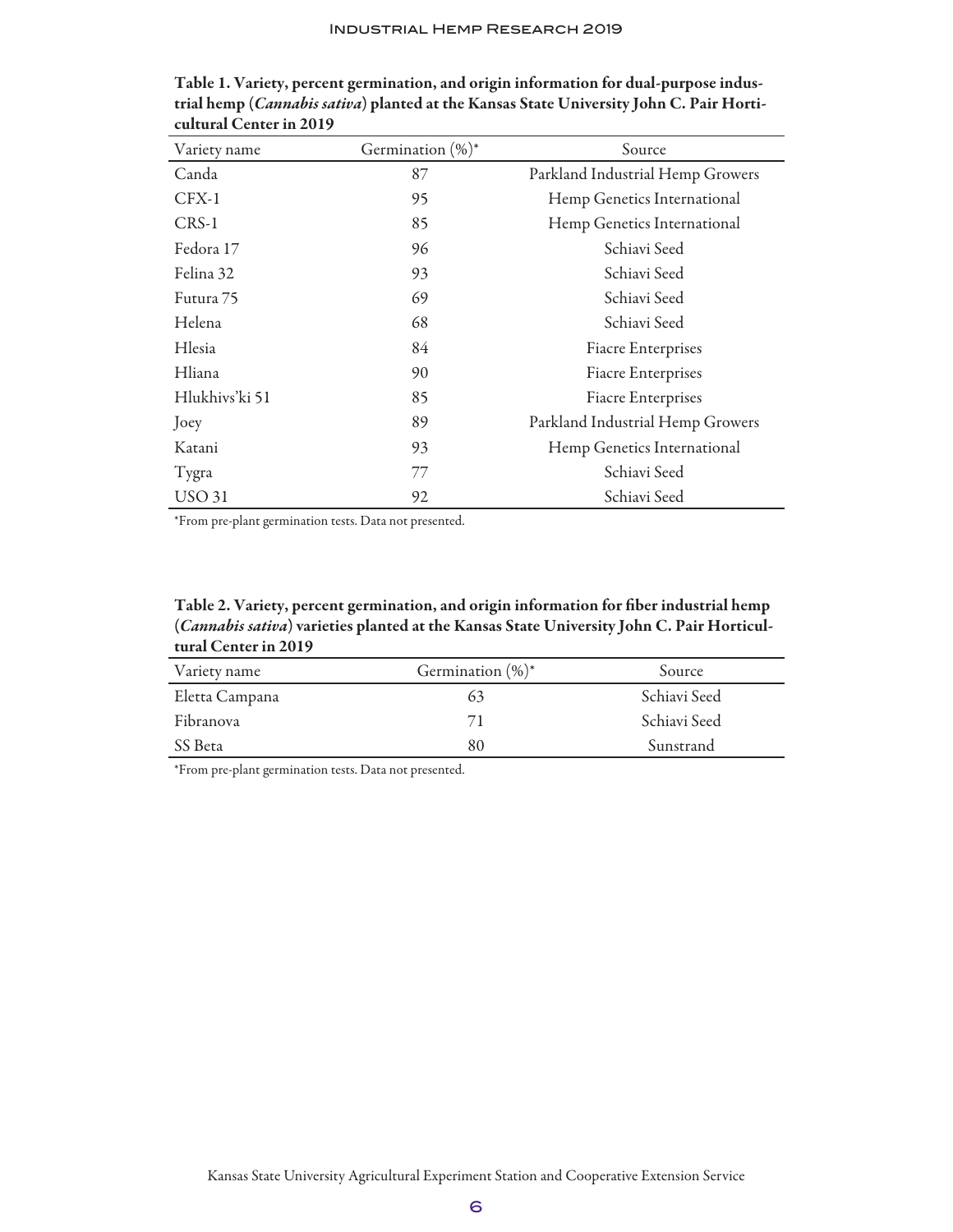|                | Stand      | Stem DW <sup>z</sup> | Height     | Caliper       | Grain yield | Plant yield       |
|----------------|------------|----------------------|------------|---------------|-------------|-------------------|
| Variety        | (plants/a) | (lbs/a)              | $\rm (cm)$ | $\text{(mm)}$ | (lbs/a)     | (lbs/plant)       |
| CFX1           | 73,855 bcy | 347 e                | 28.6e      | 5.6           | 83c         | 5.5d              |
| CRS1           | 63,738 bc  | $620$ de             | $40.2$ de  | 13.9          | 1,212 bc    | 9.1 <sub>bc</sub> |
| Fedora 17      | 132,029 a  | 1,135c               | 52.2 cd    | 8.1           | 1,191 bc    | 4.6 d             |
| Felina 32      | 125,959 a  | 1.99 <sub>b</sub>    | 67.1 b     | 8.4           | 1,576 b     | 6.4 bcd           |
| Helena         | 55,644 c   | 2,680a               | 94.7 a     | 12.0          | 2,123a      | 17.9a             |
| Hlesia         | 51,260c    | 819 cde              | 52.5 cd    | 8.4           | 798 c       | 7.9 bcd           |
| Hlukhivs'ki 51 | 72,844 bc  | 975 cd               | 51.4 cd    | 8.7           | 805c        | 5.3 <sub>d</sub>  |
| Tygra          | 52,103 $c$ | 907 cd               | 59.4 bc    | 9.1           | 974c        | 9.7 <sub>b</sub>  |
| <b>USO 31</b>  | 100,160 ab | 1,089 cd             | $42.5$ de  | 7.5           | $1,202$ bc  | 6.0 <sub>cd</sub> |
| Significance   | P < 0.0002 | P < 0.0001           | P < 0.0001 | $P = 0.46$    | P < 0.0001  | P < 0.0001        |

Table 3. 2019 Kansas State University John C. Pair Horticultural Center dual-purpose industrial hemp (*Cannabis sativa*) variety trial harvest data

 $v^2$ DW = dry weight.

y Means within a column followed by the same letters are not significantly different.

Data are a mean of four replications.

| Table 4. 2019 Kansas State University John C. Pair Horticultural Center industrial |  |
|------------------------------------------------------------------------------------|--|
| hemp ( <i>Cannabis sativa</i> ) fiber variety trial harvest data                   |  |

|                | Stand      | Stem $DW^2$ | Height        | Caliper          |
|----------------|------------|-------------|---------------|------------------|
| Variety        | (plants/a) | (lbs/a)     | $\text{(cm)}$ | (mm)             |
| Eletta Campana | 178,062 by | 8,917 a     | 159.8         | 8.5 <sub>b</sub> |
| Fibranova      | 85,510c    | 6,194 b     | 176.0         | 9.7a             |
| SS Beta        | 459,845 a  | 10,882 a    | 161.2         | 5.8 c            |
| Significance   | P < 0.0001 | P < 0.0043  | P < 0.17      | P < 0.0003       |

 $v^2$ DW = dry weight.

y Means within a column followed by the same letters are not significantly different. Data are a mean of four replications.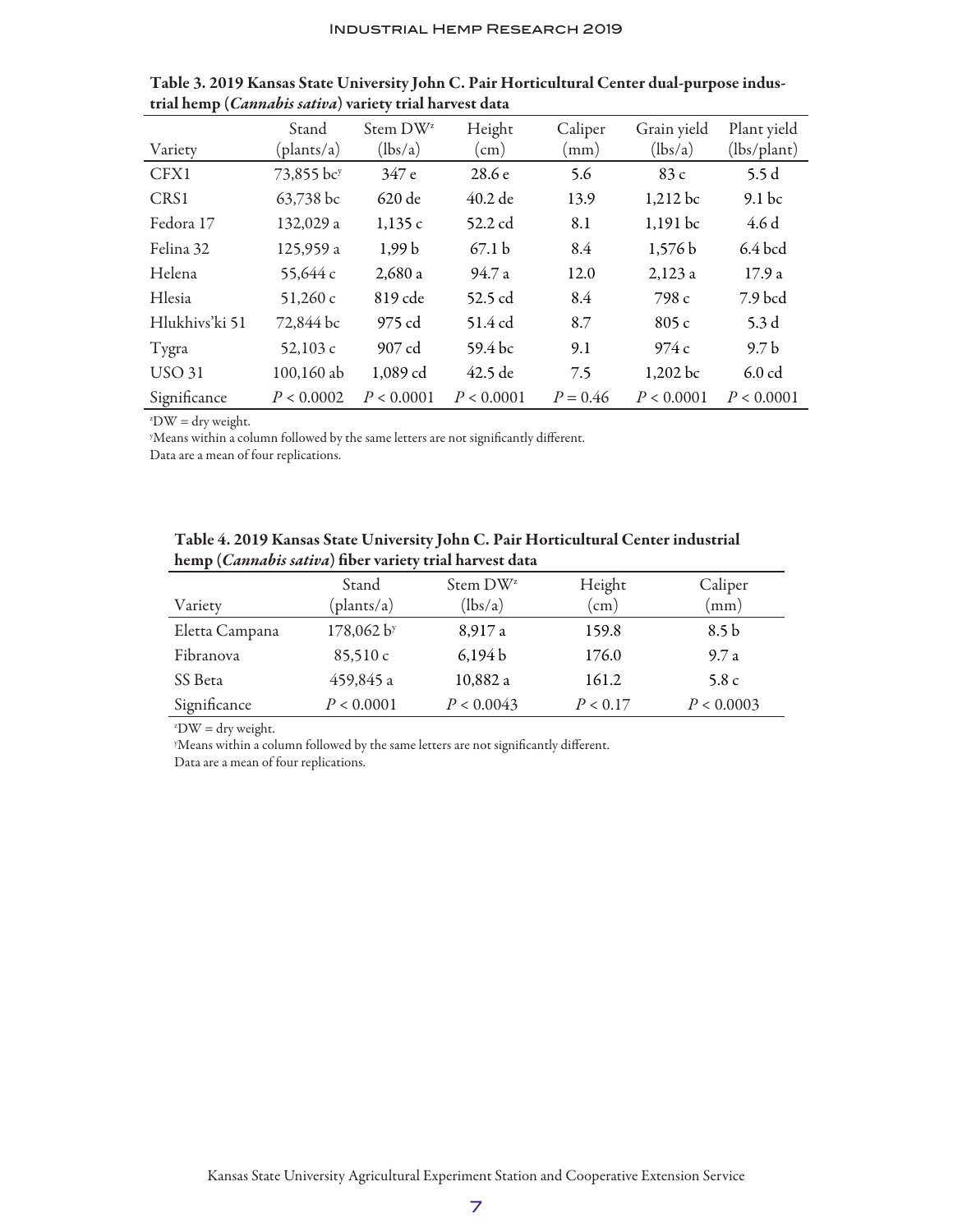| Variety        | CBD(%)                | $THC \left( % \right)$ |
|----------------|-----------------------|------------------------|
| Canda          | $0.3$ cd <sup>z</sup> | 0.0 <sub>e</sub>       |
| CFX1           | 0.5c                  | 0.0 de                 |
| CRS1           | 0.6c                  | 0.0 <sub>e</sub>       |
| Fedora 17      | 0.5c                  | 0.0 e                  |
| Felina 32      | 1.4 <sub>b</sub>      | 0.1 <sub>bc</sub>      |
| Futura 75      | 1.2 <sub>b</sub>      | $0.1$ cd               |
| Helena         | 1.4 <sub>b</sub>      | $0.1$ cd               |
| Hlesia         | 0.1 <sub>d</sub>      | 0.0 <sub>e</sub>       |
| Hlukhivs'ki 51 | 0.0 <sub>d</sub>      | 0.0 <sub>e</sub>       |
| Joey           | 0.6c                  | 0.0 <sub>e</sub>       |
| Katani         | $0.4$ cd              | 0.0e                   |
| Tygra          | 1.5 <sub>b</sub>      | 0.1 <sub>bc</sub>      |
| <b>USO 31</b>  | 0.1 <sub>d</sub>      | 0.0 <sub>e</sub>       |
| Eletta Campana | 1.9a                  | 0.2a                   |
| Fibranova      | 1.9a                  | $0.2$ ab               |
| SS Beta        | 0.6c                  | 0.2a                   |
| Significance   | P < 0.0001            | P < 0.0001             |

Table 5. 2019 Kansas State University John C. Pair Horticultural Center dual-purpose and fiber industrial (*Cannabis sativa*) variety cannabidiol (CBD) and tetrahydrocannabinol (THC) analysis

z Means within a column followed by the same letters are not significantly different.

Values are a mean of 3 replications.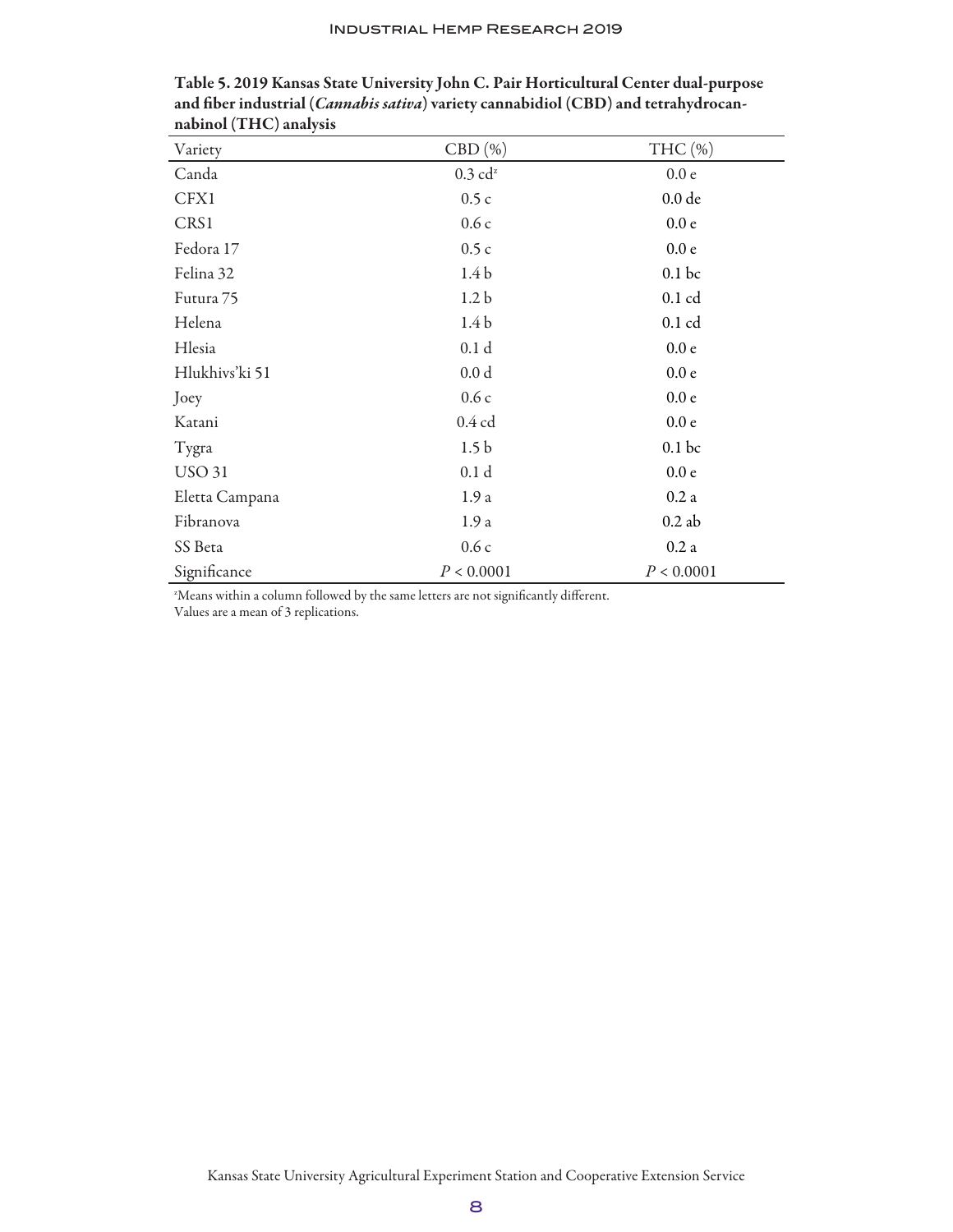

Figure 1. Female inflorescence with grain ready to harvest.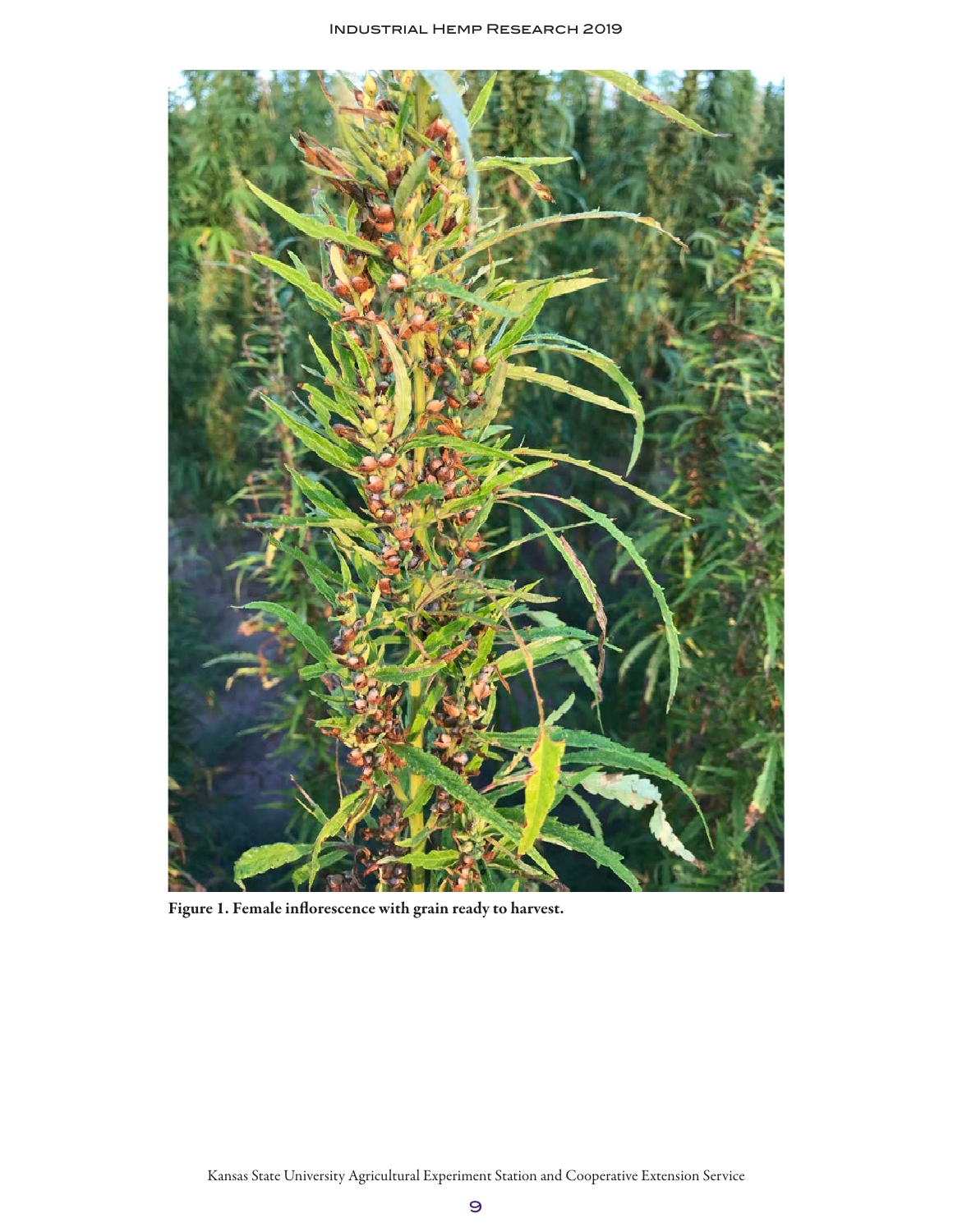

Figure 2. Higher seeding rate of fiber varieties ensures straight stems with little branching.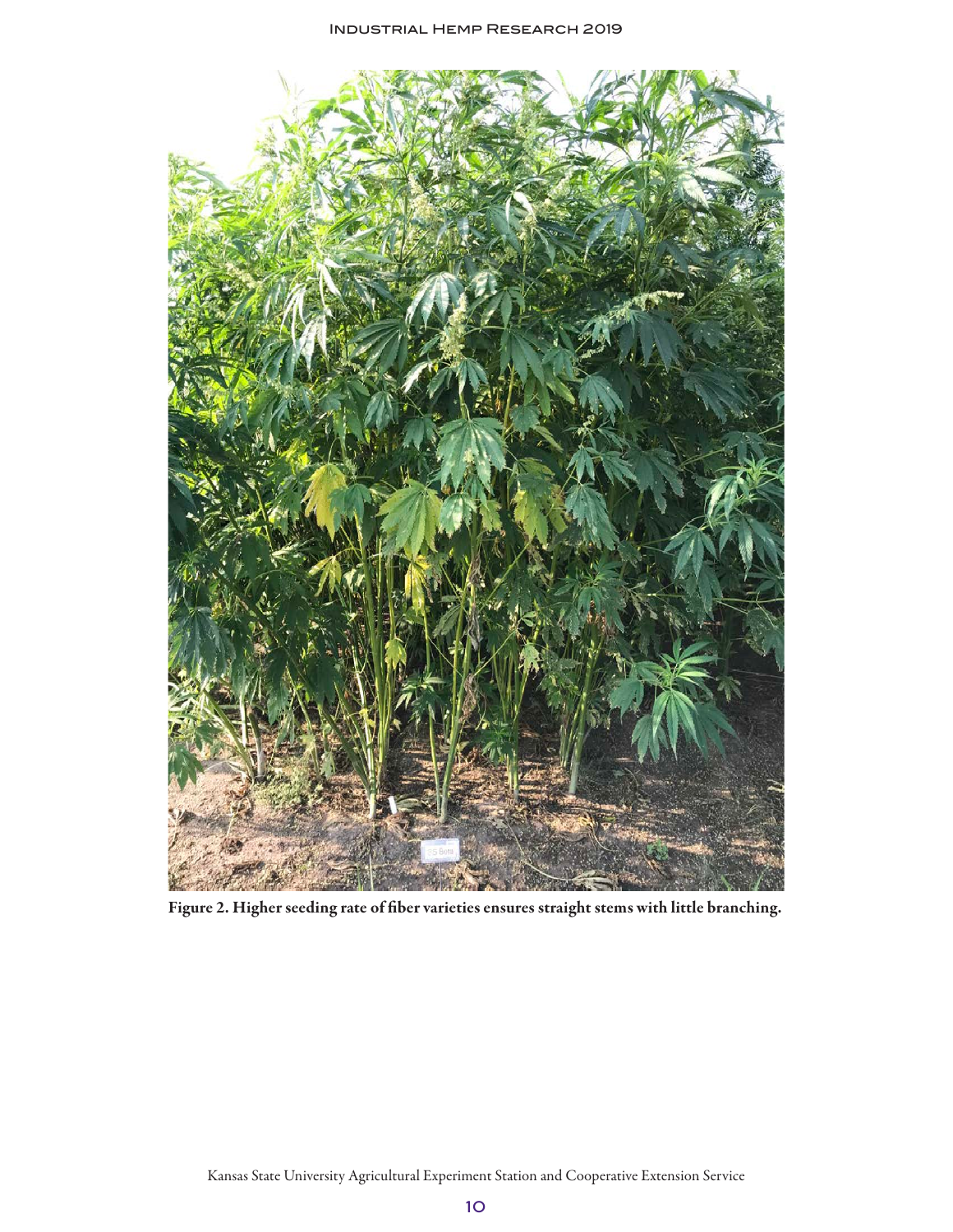

Figure 3. Hege 1000 grain drill for planting hemp variety plots.



 $\bullet$  Canda -  $\bullet$  - Joey  $\cdots \bullet$  Tygra

Fig 4. Soil moisture change for three hemp varieties, July - September 2019.

Kansas State University Agricultural Experiment Station and Cooperative Extension Service